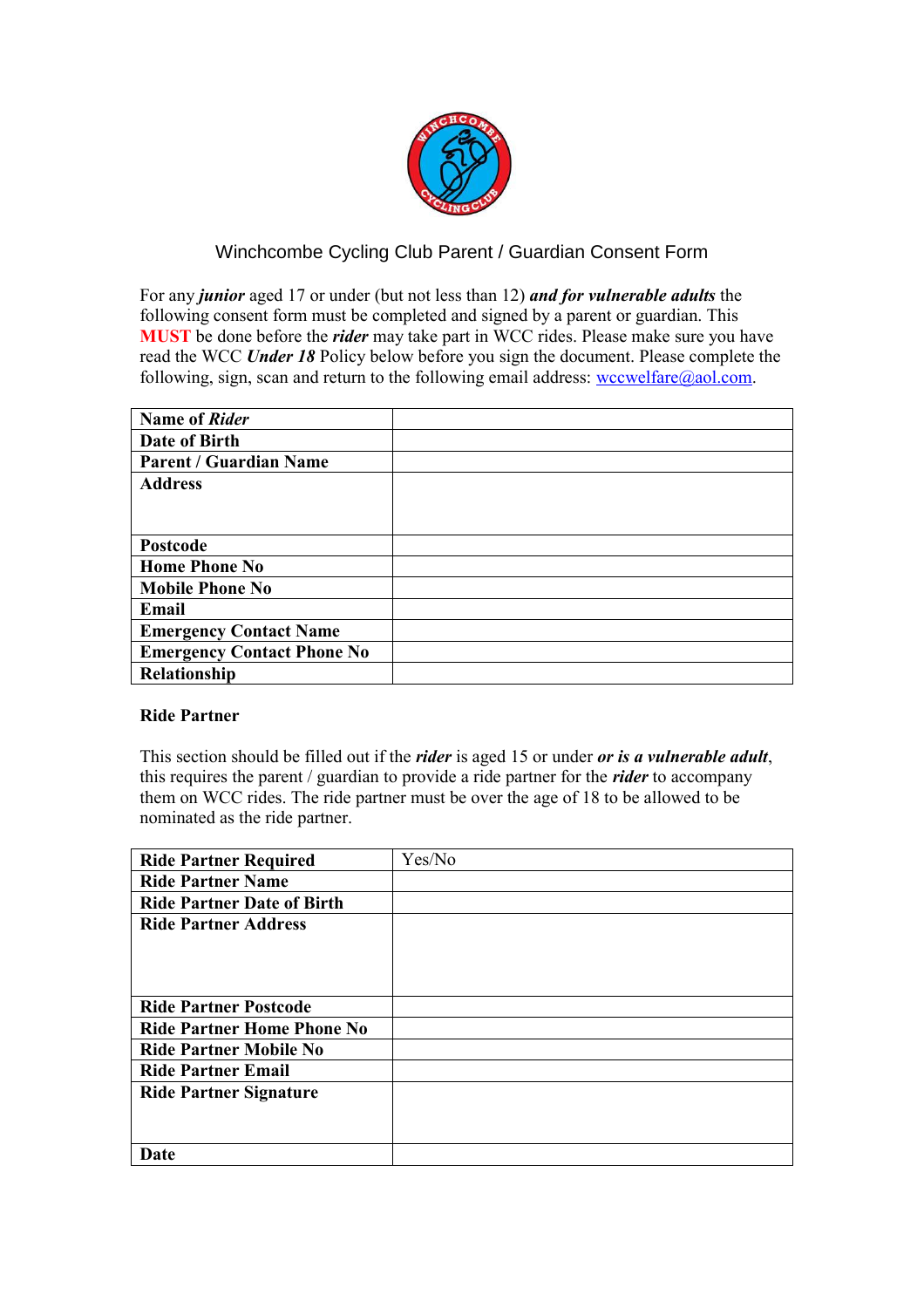I agree to the Winchcombe Cycling Club *Under 18* and Membership Policy and both parties will adhere to all the conditions.

| <b>Parent / Guardian Signature</b> |  |
|------------------------------------|--|
| <b>Parent / Guardian Name</b>      |  |
| Date                               |  |
| Rider Signature                    |  |
| <b>Rider Name</b>                  |  |
| Date                               |  |